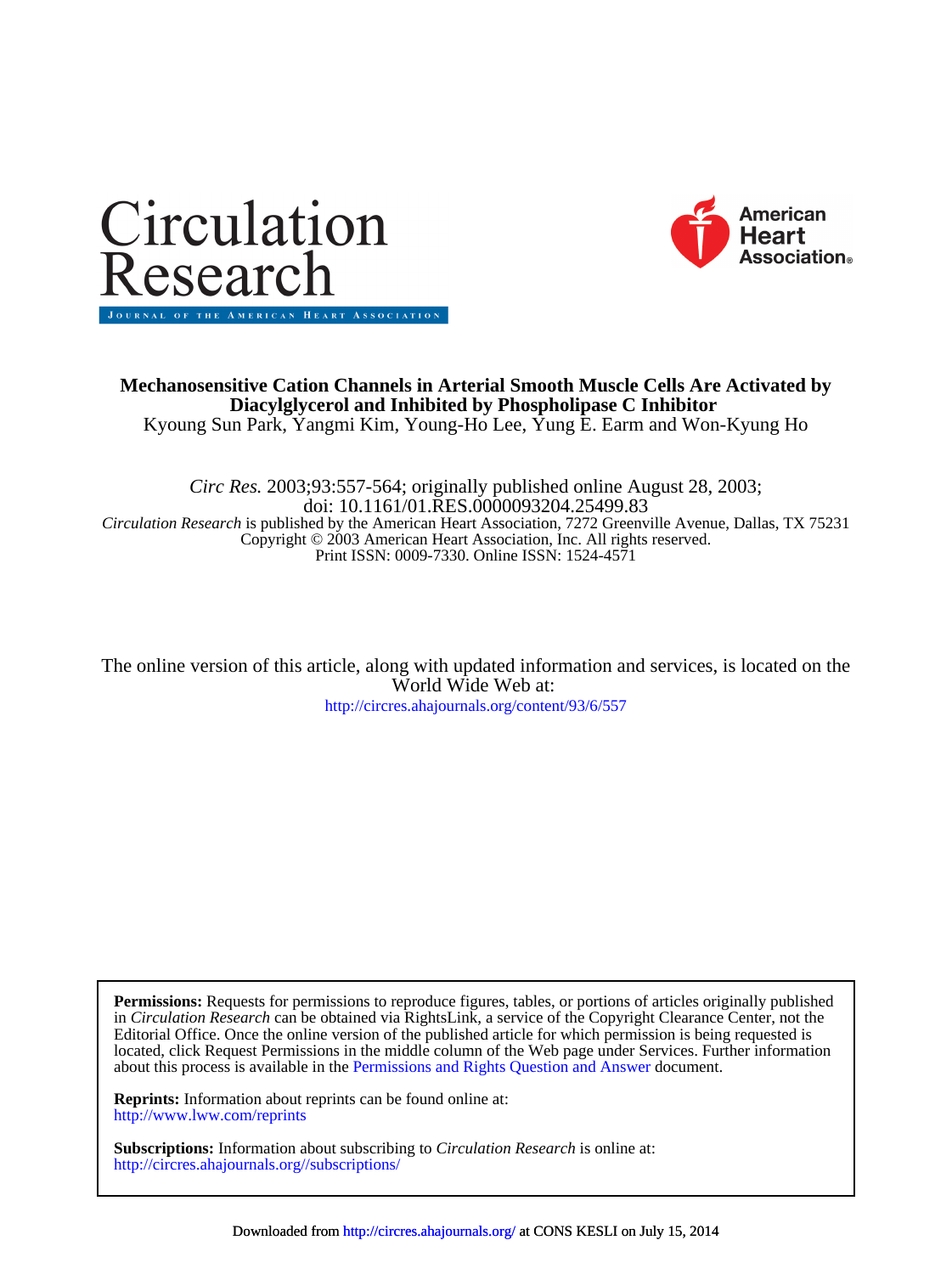# **Mechanosensitive Cation Channels in Arterial Smooth Muscle Cells Are Activated by Diacylglycerol and Inhibited by Phospholipase C Inhibitor**

Kyoung Sun Park, Yangmi Kim, Young-Ho Lee, Yung E. Earm, Won-Kyung Ho

*Abstract*—Mechanosensitive cation channels may be involved in the development of the myogenic tone of arteries. The molecular identity of these channels is not clear, but transient receptor potential channels (TRPCs) are good candidates. In the present study, we searched for mechanosensitive channels at the single-channel level in arterial smooth muscle cells using the patch-clamp technique and investigated the channel properties in the light of properties of TRPCs. With 140 mmol/L CsCl in the pipette solution, application of negative pressures to the back of the pipette induced the activation of channels the open probability of which increased with the amount of negative pressure. The current-voltage relationship was linear in symmetrical ionic conditions, and the single-channel conductances for  $Cs^+$ ,  $K^+$ , and  $Na^+$  were 30, 36, and 27 pS, respectively. When  $NMDG^+$  was substituted for  $Cs^+$  in the pipette solution, inward currents were abolished, whereas outward currents remained active, indicating that the channels were nonselective to cations. The channel activity was blocked by intracellular  $Gd^{3+}$  and 4,4'-diisothiocyanatostilbene-2,2'-disulfonic acid and increased by diacylglycerol and by cyclopiazonic acid. Phospholipase C inhibitor (U73122) inhibited not only channel activity but also the development of myogenic tone induced by stretching of the basilar arteries. These results suggest that the ion channel responsible for the development of myogenic tone is the 30-pS mechanosensitive cation channel that exhibits properties similar to those of TRPCs. **(***Circ Res***. 2003;93:557-564.)**

> **Key Words:** mechanosensitive cation channels ■ transient receptor potential channel (TRPC)  $\blacksquare$  myogenic tone  $\blacksquare$  phospholipase C

The arterial wall is continuously exposed to mechanical stimulation such as shear stress and luminal pressure. It is well known that such mechanical stimulation causes various biological responses in the vascular wall.<sup>1-4</sup> One of the important responses is the development of myogenic tone: a state of partial contraction that is dependent on the level of intraluminal pressure. This phenomenon was first described by Bayliss<sup>5</sup> 100 years ago, but the exact signal transduction pathways are still unclear.

Pressure-induced depolarization and the increase in intracellular  $Ca^{2+}$  concentration are associated with the development of myogenic tone when the transmural pressure is elevated to 40 to 60 mm Hg.<sup>6</sup> Therefore, mechanosensitive ion channels, especially nonselective cation (NSC) channels, are thought to transduce the change in transmural pressure into membrane depolarization, and the activation of wholecell cation currents in response to longitudinal stretch of isolated smooth muscle cells has been demonstrated by several authors.<sup>2,3,7</sup> However, the identity of the mechanosensitive NSC channels in smooth muscle cells remains unclear.

Transient receptor potential channels (TRPCs) are good candidates for this role in arterial smooth muscle, because they are expressed in vascular smooth muscle cells and they exhibit many of the biological properties of vascular cation currents.8–11 This hypothesis was tested recently by Welsh et al,8 who showed that myogenic tone and smooth muscle depolarization elicited by elevated pressure in intact cerebral arteries was attenuated by antisense oligodeoxynucleotides to TRPC6. Considering that smooth muscle TRPCs are often linked to phospholipase C (PLC), the inhibition of myogenic tone by a PLC inhibitor, as shown by a recent study, may also provide evidence for the involvement of TRPCs.12 For further confirmation of this, it is necessary to identify the mechanosensitive NSC at the single-channel level in native smooth muscle cells and to investigate the channel properties in the light of known properties of TRPCs.

In the present study, we searched for single mechanosensitive NSC channels in isolated arterial smooth muscle cells using the patch-clamp technique and found that 30-pS cation channels are activated by applying negative pressure to the

*Circulation Research* is available at http://www.circresaha.org DOI: 10.1161/01.RES.0000093204.25499.83

Original received March 13, 2003; revision received August 15, 2003; accepted August 19, 2003.

From the Department of Physiology (K.S.P., Y.K., Y.E.E., W.-K.H.) and National Research Laboratory for Cellular Signalling (K.S.P., Y.E.E.), Seoul National University College of Medicine, Seoul, Korea, and the Department of Physiology (Y.-H.L.), Yonsei University College of Medicine, Seoul, Korea. Y.M. Kim is now at the Department of Physiology, College of Medicine, Chungbuk National University, Cheongju, Korea.

Correspondence to Dr Won-Kyung Ho, Department of Physiology, Seoul National University College of Medicine, 28 Yonkeun-Dong, Chongno-Ku, Seoul, 110-799, Korea. E-mail wonkyung@snu.ac.kr

<sup>© 2003</sup> American Heart Association, Inc.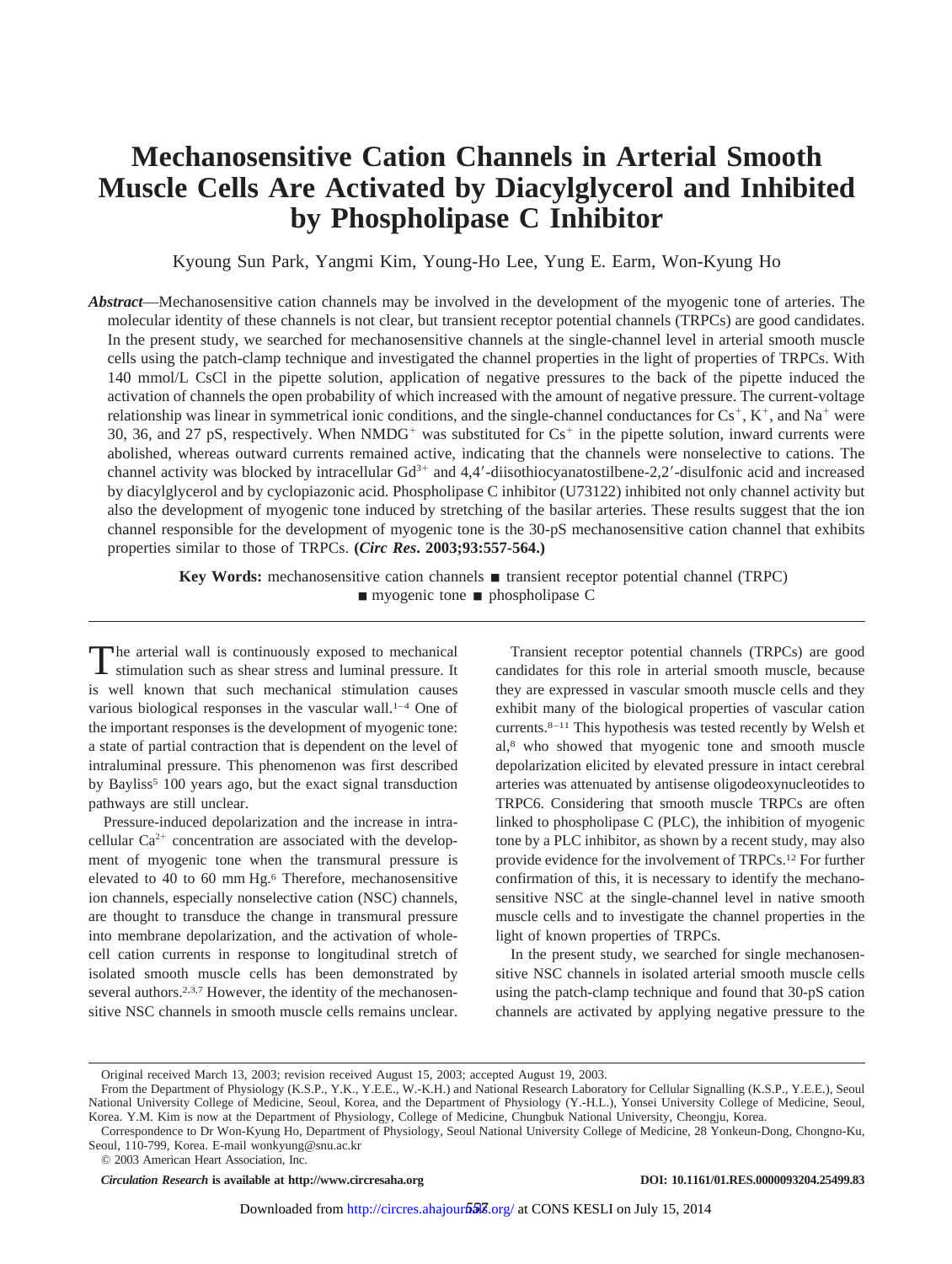back of the pipette. We then demonstrated that these channels share properties common to TRPCs: they are activated by diacylglycerol (DAG) and by cyclopiazonic acid (CPA) and are inhibited by a PLC inhibitor. The PLC inhibitor also inhibited the development of myogenic tone induced by stretching of the basilar arteries. These results suggest that the ion channel responsible for the development of myogenic tone is the 30-pS mechanosensitive NSC channel belonging to the TRPC family.

# **Materials and Methods**

## **Cell and Tissue Preparation**

Rabbits (1.0 to 2.0 kg) of either sex were anesthetized with sodium pentobarbitone (50 mg/kg) and injected with heparin (100 U/kg) at the same time. All procedures were performed in accordance with protocols approved by the Institutional Animal Care and Use Committee. Pulmonary arteries (third or fourth branches of the intralobar pulmonary arteries of a lower lobe), left anterior coronary arteries, and basilar arteries were used for the isolation of vascular smooth muscles. After the arteries were dissected out under the dissecting microscope and cut into small pieces, they were incubated in 3 mL of the first digestion medium  $(Ca^{2+}$ -free Tyrode's solution containing papain 1 mg/mL) for 20 minutes and in the second digestion medium  $(Ca^{2+})$ -free Tyrode's solution containing collagenase 1 mg/mL) for 5 minutes. Both of the two digestion media contained serum albumin (2 mg/mL) and dithiothreitol (1 mg/mL). Arterial strips were then transferred to the high- $K^+$  and low-Cl<sup>-</sup> storage medium, and cells were isolated from the strips by gentle agitation with a fire-polished glass pipette. The isolated cells were kept in the storage medium at 4°C until use. The procedures have been described previously in further detail.13

For myogenic tone measurement, basilar arteries with 0.3- to 0.5-mm outside diameter were made into helical strips in a Krebs-Henseleit (KH) solution. To avoid the possible influences of endothelium-derived factors, the endothelium of the strip was removed by gentle rubbing of the endothelial surface.

#### **Solutions and Drugs**

#### *Solutions*

 $Ca<sup>2+</sup>$ -free normal Tyrode's solution contained (in mmol/L) NaCl 143, KCl 5.4,  $MgCl<sub>2</sub>$  1, glucose 5.5, and HEPES 5, with pH adjusted to 7.4 with NaOH. The high- $K^+$  and low-Cl<sup>-</sup> storage medium contained (in mmol/L) KCl 50, L-glutamate 50,  $KH_2PO_4$  20, taurine 20,  $MgCl<sub>2</sub>$  3, glucose 20, HEPES 10, and EGTA 0.5, with pH adjusted to 7.3 by KOH. The bath and pipette solutions for single-channel recording contained (in mmol/L) CsCl 140, HEPES 10, EGTA 2, and MgCl<sub>2</sub> 1, with pH adjusted to 7.4 with CsOH.  $Cs^+$ was replaced with  $Na<sup>+</sup>$  or  $K<sup>+</sup>$  in the ion substitution experiment shown in Figure 3. KH solution contained (in mmol/L) NaCl 119, KCl 4.6, CaCl<sub>2</sub> 2.5, KH<sub>2</sub>PO<sub>4</sub> 1.2, MgSO<sub>4</sub> 1.5, NaHCO<sub>3</sub> 25, and glucose 11. The KH solution was aerated continuously with  $95\%$  O<sub>2</sub>. and  $5\%$   $CO<sub>2</sub>$ . All of the above chemicals were purchased from Sigma.

#### *Drugs*

The stock solutions of the DIDS, DOG, CPA, thapsigargin, U73122, and U73343 were made up in dimethylsulfoxide and were then diluted in external solution to the final concentration at volumes of  $\leq 0.01\%$ . All the drugs were purchased from Sigma. Solutions containing DOG were sonicated for 10 minutes before use.

#### **Electrophysiological Recording**

Electrophysiological recording was performed in the cell-attach and inside-out patch configurations with a patch-clamp amplifier (Axopatch 200A, Axon Instruments, Inc). Gigaseals were formed with Sylgard-coated thin-walled borosilicate capillaries (Clark Electromedical Instruments). All recordings were performed at room temperature (22°C to 24°C). The recorded signal was filtered at 1 kHz and transferred to a computer using the Digidata 1200 interface (Axon Instruments) at a sampling rate of 5 KHz. Continuous single-channel currents were analyzed with the pCLAMP program (version 6.0.3, Axon Instruments).

## **Measurement of Myogenic Tone**

Basilar strips were held horizontally in a temperature-controlled, 5-mL organ chamber. The KH solution was maintained at 37°C and was aerated continuously with  $95\%$  O<sub>2</sub> and  $5\%$  CO<sub>2</sub>. After 30 minutes of washing in KH solution, one end of the muscle strip was connected to a force-displacement transducer to monitor the muscle contraction under a resting force of 5 mN and equilibrated for 60 minutes. We measured the magnitude of the response to KH solution containing 50.5 mmol/L KCl (K<sup>+</sup> substitution for Na<sup>+</sup>, high-K<sup>+</sup> solution) at different passive lengths. At a length that produces maximal  $K<sup>+</sup>$  contractions, we consistently measured a passive force of 5 mN. We made efforts to prepare strips of identical size, and the weight of the tissue was consistent. During equilibration for 60 minutes, KH solution containing 50.5 mmol/L KCl was applied repeatedly until the sustained force became reproducible. After equilibration for 60 minutes in normal KH solution, strips were stretched passively to the optimal length by imposing a stretch of 50% of resting length. After strips were stretched, changes in tension were recorded continuously. All experiments were conducted in phentolamine- and timolol-treated strips to eliminate possible  $\alpha$ -adrenoceptor and  $\beta$ -adrenoceptor responses to endogenously released norepinephrine.

## **Statistical Analysis**

Channel activities were presented as NP<sub>o</sub>, where N is the number of channels and  $P_0$  is the open probability. Results were expressed as mean±SEM. Statistical significance was evaluated by paired Student's *t* test.

#### **Results**

## **Effects of Stretch on Single-Channel Currents**

We recorded single-channel currents in pulmonary arterial smooth muscle cells using the patch-clamp technique. To exclude contamination by  $K^+$  channels,  $K^+$ -free CsCl (140 mmol/L) solutions were used both in the pipette and in the bath. Under this condition, little spontaneous channel opening was observed in cell-attached patches. When we applied negative pressure to the patch pipettes to identify mechanosensitive channels, channel opening was induced in  $\approx$  5% of patches (from  $>$  2000 trials). Figure 1A shows a representative result showing the effect of stretch on the channel activity when the pipette potential was held at  $-40$ mV. We regarded the membrane potential of the cell as 0 mV in this condition (because the same solution was used in the bath and pipette), so the holding potential corresponded to 40 mV. The effect of stretch was immediate and reversible: channel opening was turned on and off by applying and releasing pressure, without a noticeable delay. When the magnitude of negative pressure was increased, channel opening became more frequent and the number of open channels increased. The amplitude of the single-channel current was not affected by negative pressure. The open probabilities obtained at various pressures in four patches were averaged and are shown in Figure 1B.  $NP_0$  at 40 mV was  $0.32 \pm 0.12$  at  $-7.5$  mm Hg and increased to  $0.73\pm0.25$  and  $1.47\pm0.04$  at  $-15$  mm Hg and  $-45$  mm Hg, respectively (n=4). Channel activities could be maintained after patches were excised to the inside-out configuration, but the success rate was very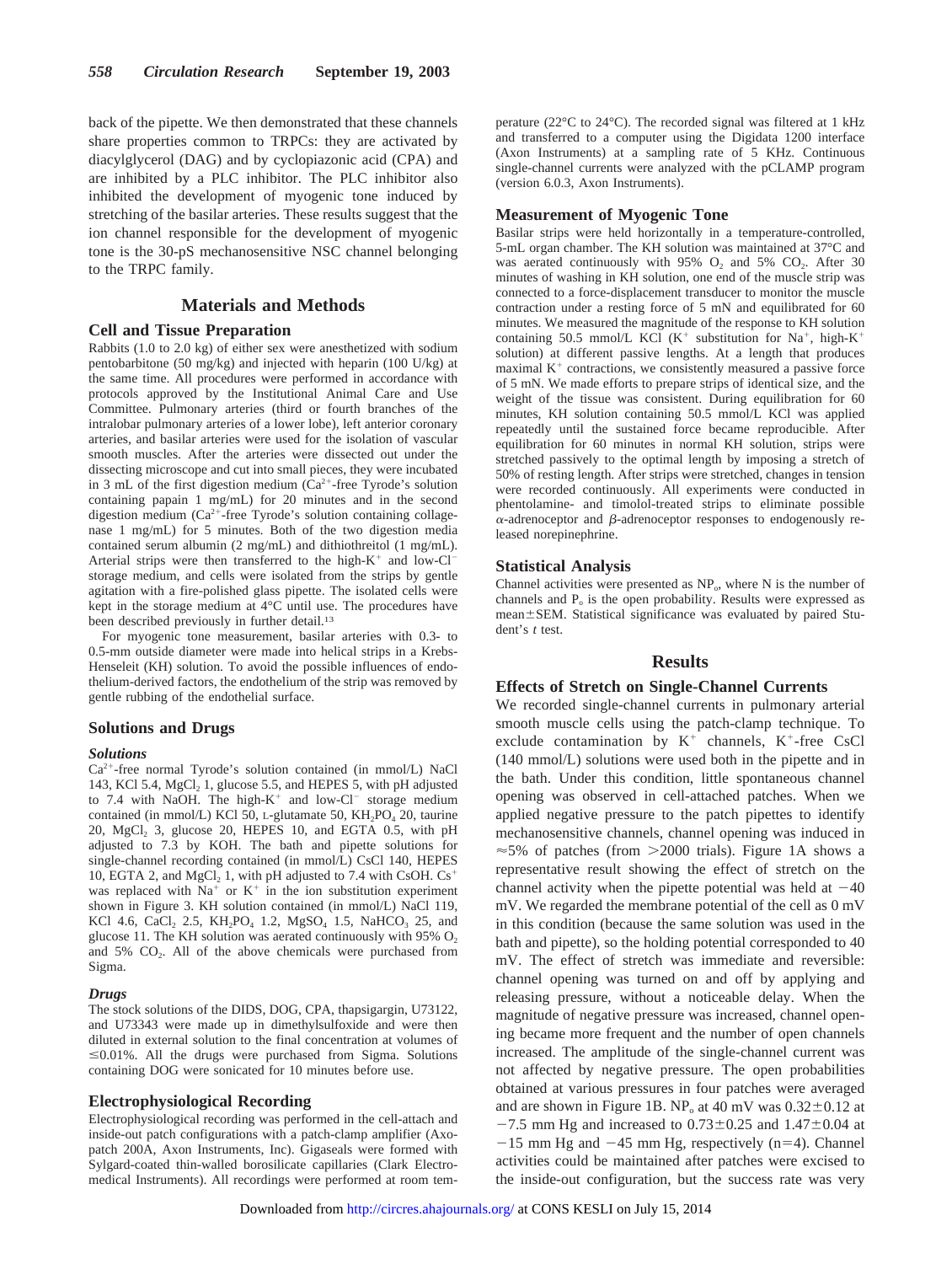

**Figure 1.** Effects of stretch on single-channel currents in pulmonary arterial smooth muscle cells. A, Current traces recorded in cell-attached patches at the pipette potential ( $V_{\text{pipette}}$ ) of  $-40 \text{ mV}$ with 140 mmol/L CsCl solutions in the bath and the pipette solutions. Bars above the current traces indicate the period of application of negative pressure  $(-15 \text{ mm Hg}, -45 \text{ mm Hg})$  to the patch membrane. Note that channel activation by stretch is immediate and reversible. Current records during the period indicated with the bars below the current traces are expanded at bottom. The letter "c" represents the closed-channel level and dashed lines represent the open-channel level for up to 2 active channels. B, The average of open probability  $(NP_0)$ obtained at various pressures in 4 patches.

low. Mechanosensitive channels with similar properties were also detected in smooth muscles isolated from coronary arteries and basilar arteries. In subsequent experiments, we used primarily cell-attached patches from pulmonary arterial smooth muscles and applied mild pressure (usually 7.5 to 15 mm Hg) to activate mechanosensitive channels; this provided stable recordings for a period long enough to perform a series of experiments.

# **Biophysical Properties of the Single-Channel Currents of Mechanosensitive Cation Channels**

To determine the current-voltage (*I*-V) relationships of the mechanosensitive channels, the holding potential was changed from  $-80$  to  $+80$  mV in 20-mV steps after the cell-attached configuration was formed, whereas singlechannel activities were recorded in symmetrical 140 mmol/L  $Cs<sup>+</sup>$  solution. Figure 2A shows representative single-channel current traces at various holding potentials. The amplitude of the single-channel current at each membrane potential was obtained from the amplitude histogram. The mean amplitudes averaged from 8 patches are plotted as a function of the membrane potential in Figure 2B. The *I*-V relationship was almost linear, with a reversal potential of 0 mV, and the single-channel slope conductance was 30 pS. Figure 2C shows the voltage dependency of the  $NP_0$  of the mechanosensitive channel. The  $NP<sub>o</sub>$  increased as the membrane

potential became more positive and decreased as it became more negative. This result suggests that whole-cell current associated with these mechanosensitive channels exhibits an outward-rectifying *I*-V relationship. The dwell time histogram was obtained when only one channel opening was found. The mean open times of the channel at  $+40$  and  $-40$ mV were  $1.31 \pm 0.17$  and  $1.36 \pm 0.10$  ms (n=3), respectively.

To determine the ionic selectivity of the mechanosensitive channel, single-channel activities were recorded in cellattached patches with pipette and bath solutions of various ionic compositions. When external  $Cl^-$  in the pipette solution was replaced with aspartate, no significant change in the channel activity was observed (Figure 3A). The amplitude of inward current at  $-40$  mV ( $-0.96\pm0.09$  pA, n=5) was not significantly different from that of outward current at  $+40$ mV ( $+0.97\pm0.07$  pA, n=5), indicating that Cl<sup>-</sup> does not contribute to ion current through the mechanosensitive channel. When  $Cs<sup>+</sup>$  in the pipette solution was replaced by NMDG<sup>+</sup>, outward currents recorded at positive potentials were unchanged, whereas no detectable inward currents were observed at membrane negative potentials (Figure 3B; same observation in two other cells). To test whether  $Ca^{2+}$  is permeable to this channel, the CsCl bath solution was replaced with isotonic  $CaCl<sub>2</sub>$  solution when inside-out patch recording succeeded  $(n=3)$ . A representative trace is shown in Figure 3C. The amplitudes of outward currents recorded at  $+40$  mV before and after the replacement were  $1.05\pm0.03$ and 1.20 $\pm$ 0.13 pA, respectively, indicating that the Ca<sup>2+</sup> permeability is  $\approx$  1.14-fold larger than the Cs permeability. To obtain the conductance of the channel for  $K^+$ , singlechannel currents were recorded in cell-attached patches with pipette and bath solutions containing isotonic KCl solution. Opening of Ca<sup>2+</sup>-activated K<sup>+</sup> channels ( $\approx$ 280 pS) were frequently observed even before the negative pressure was applied. In response to the application of negative pressure, opening of a channel with an amplitude similar to that observed in the  $Cs<sup>+</sup>$  condition appeared (Figure 3D, top). When  $Na<sup>+</sup>$  was used in both the pipette and bath solutions, the activity of the mechanosensitive channel was similarly observed, but the amplitude of single-channel current was slightly smaller than that observed with  $K^+$  (Figure 3D, bottom). The *I*-V relationships of the single-channel currents in  $K^+$  and  $Na^+$  fitted well to straight lines, and the slope conductances were 36 and 27 pS, respectively (Figure 3D). These results indicate that the mechanosensitive channel activated by applying negative pressure to the membrane of arterial smooth muscle cells is an NSC channel. Hereafter, we refer to this channel as an  $NSC_{MS}$  channel.

# **Pharmacological Characteristics of the**  $NSC<sub>MS</sub>$  **Channel**

 $Gd^{3+}$  has been used to specifically block mechanosensitive channels in a variety of tissues, including smooth muscle cells.<sup>14</sup> Thus, we investigated whether  $Gd^{3+}$  could block the NSC<sub>MS</sub> channel recorded in arterial smooth muscle cells.  $NSC_{MS}$  channel activity was still observed with  $Gd^{3+}$  (30  $\mu$ mol/L) in the pipette solution (Figure 4A, left, n=3). To test the effect of intracellular  $Gd^{3+}$ , single-channel currents of  $NSC<sub>MS</sub>$  channels were recorded in the inside-out configura-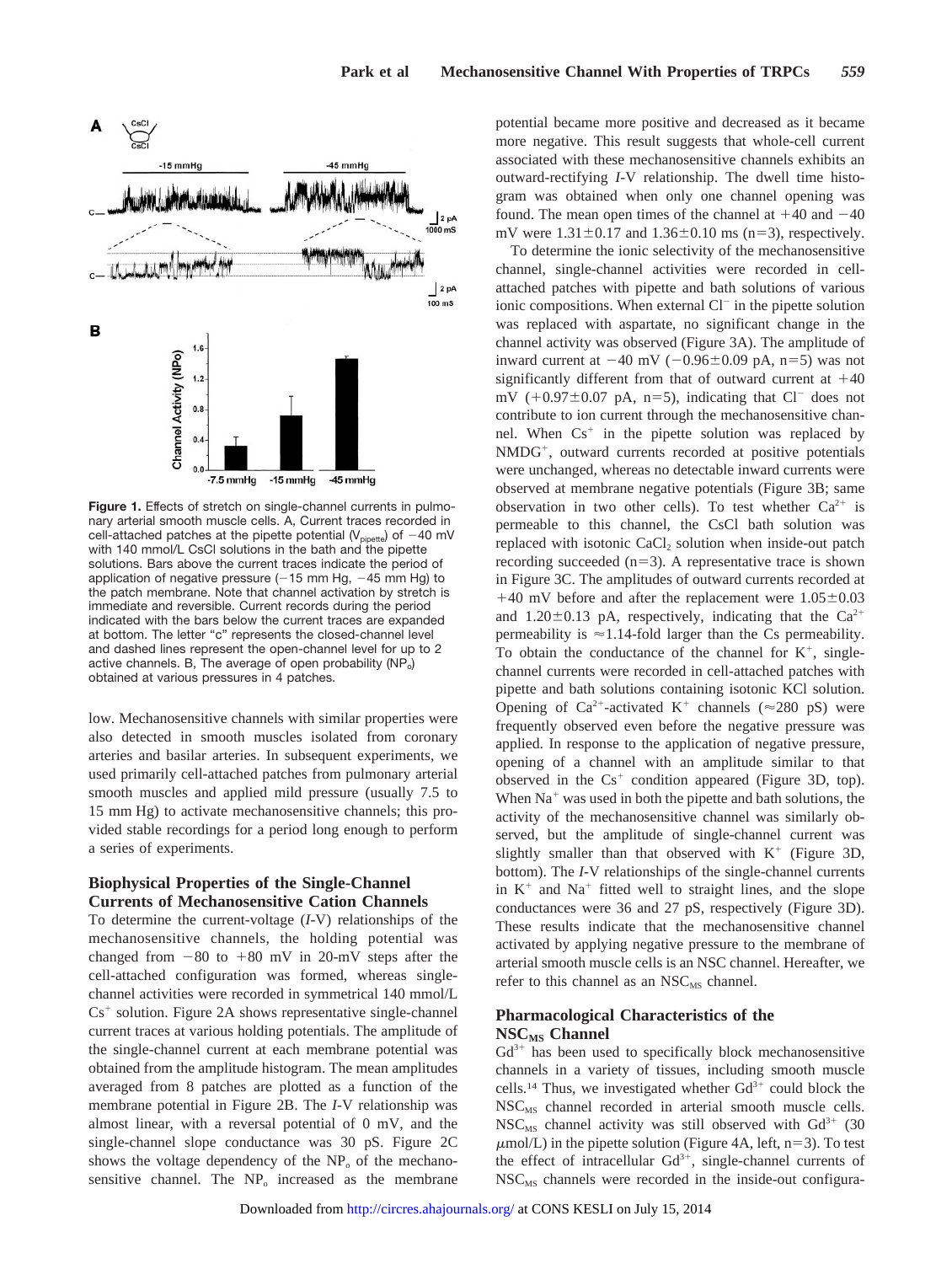

**Figure 2.** Current-voltage relationship and voltage dependency of mechanosensitive currents. A, Current traces recorded at patch potentials between -80 and +80 mV in cell-attached patches with 140 mmol/L CsCl solutions in the bath and the pipette solutions. A mild negative pressure (7.5 mm Hg) was constantly applied to the patch pipette. The membrane potential of the cell was regarded as 0 mV, and the  $-V_{\text{pjotte}}$  was regarded as the patch potential ( $V_{\text{m}}$ ; indicated by the numbers at left of current traces). B, Mean singlechannel current-voltage relationship. Each point represents the average of single-channel amplitudes obtained from 8 cells. The points have been fitted by a straight line, and the slope gives an estimated mean conductance of 30 pS. Amplitude of the single-channel currents at each membrane potential was obtained from the amplitude histogram (inset). C, Voltage dependency of the NP<sub>o</sub> of the mechanosensitive channel. Channel opening was increased by depolarization.

tion, and  $Gd^{3+}$  was applied to the bath solution. This blocked the  $NSC_{MS}$  channel almost completely (Figure 4A, right,  $n=4$ ). DIDS, generally known as a Cl<sup>-</sup> channel blocker, has been shown to inhibit swelling-activated NSC currents in vascular smooth muscles.4 Because DIDS was shown to block single-channel currents when it was applied to either side of the membrane,<sup>15–17</sup> the effect of DIDS on  $NSC_{MS}$ channels was tested while it was applied to the bath solution during channel recording in the cell-attached configuration. Interestingly, DIDS (300  $\mu$ mol/L), a known Cl<sup>-</sup> channel blocker, also blocked the  $NSC_{MS}$  channel (Figure 4B, right,  $n=2$ ). We also tested the effect of other Cl<sup>-</sup> channel blockers (niflumic acid, 10  $\mu$ mol/L; NPPB, 10  $\mu$ mol/L; and tamoxifen, 10  $\mu$ mol/L), but all of them had no effect (data not shown). Figure 4C summarizes the effects of  $Gd^{3+}$  and DIDS on the activity  $(NP_0)$  of the NSC<sub>MS</sub> channel.

CPA and thapsigargin, which inhibit sarcoplasmic reticulum  $Ca^{2+}-ATP$ ase, are shown to activate store-operated channels in various types of cells,18–20 including vascular smooth muscles.21,22 We studied the effect of CPA and thapsigargin recorded at  $+40$  mV while pipette pressure was maintained at

 $-15$  mm Hg, and the change in channel activity by CPA was tested. Bath application of CPA  $(20 \mu \text{mol/L})$  induced a marked increase in channel opening within 1 to 2 minutes, and the activity was well maintained during the course of the cell-attached patch recordings (up to 10 minutes). However, the  $NSC_{MS}$  activity disappeared when the pressure was released, even in the continuous presence of CPA. The current traces shown on an expanded time scale in Figure 5A, bottom, confirm that the amplitude of the single-channel current was not changed by CPA. The effect of thapsigargin was tested, showing the marked increase in  $NSC_{MS}$  channel activity (Figure 5B). The increases in  $NP<sub>o</sub>$  by CPA and thapsigargin  $(NP_0/NP_{o,control})$  are summarized in Figure 5C.

# **NSCMS Channel Is Activated by DAG and Inhibited by PLC Inhibitor**

In smooth muscle cells, TRPCs are suggested to encode NSC channels activated by PLC-linked receptors.<sup>9</sup> How PLClinked receptors activate TRPCs is still unclear. A direct action of DAG is suggested for the activation of TRPC3 and TRPC6.<sup>23</sup> The role of PLC in  $NSC_{MS}$  activation was tested.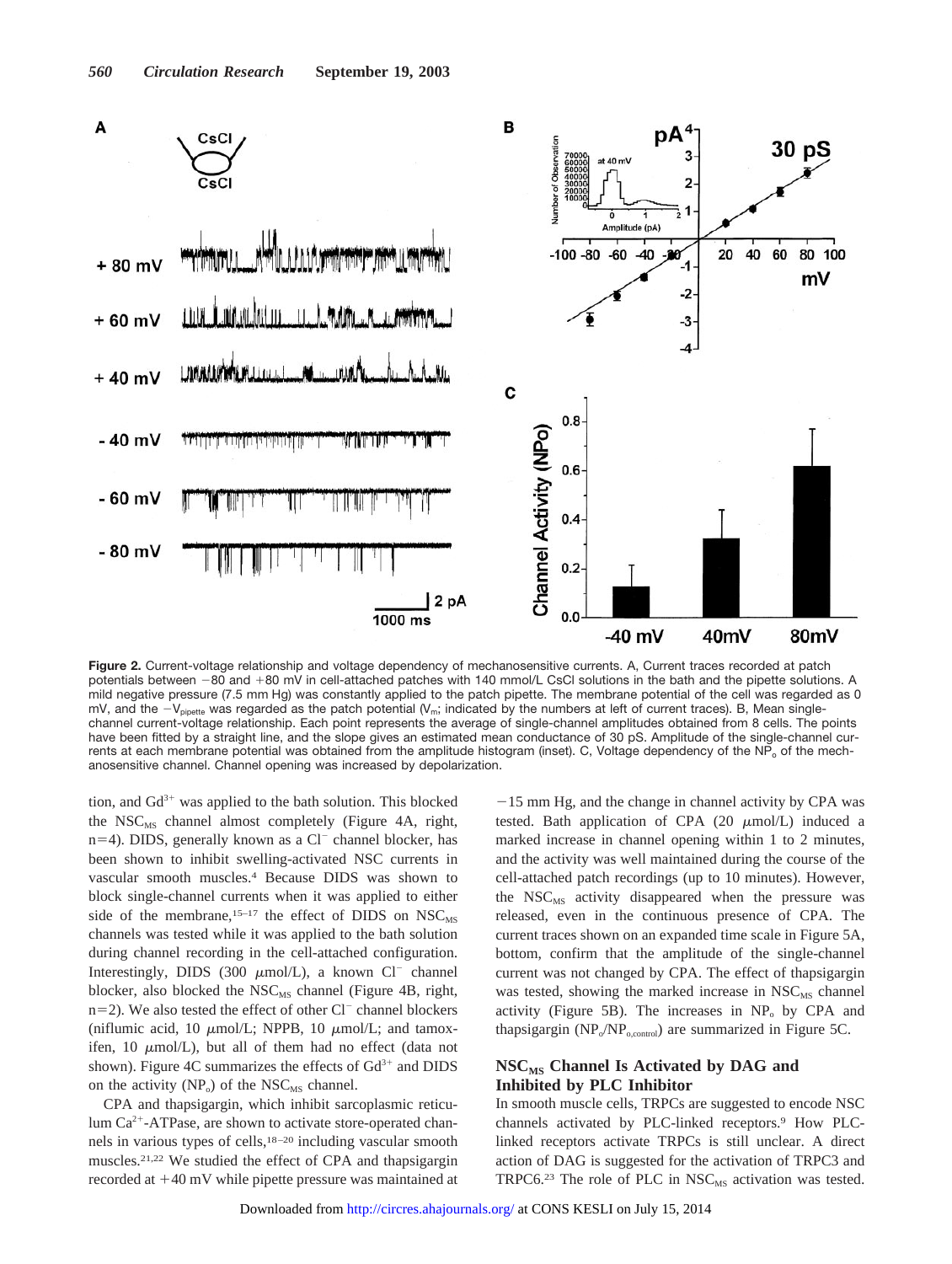

**Figure 3.** Ionic selectivity of the mechanosensitive cation channel. Current traces recorded in cell-attached patches (A, B, and D) and inside-out patches (C). Ionic compositions in the pipette and bath solutions were illustrated with current traces. A, Representative current traces recorded at  $+40$  and  $-40$  mV when the pipette solution contained isotonic Cs aspartate. B, Representative current traces recorded at  $+40$  and  $-40$ mV when the pipette solution contained isotonic NMDG-Cl. C, Representative current traces recorded at  $+40$  mV before (left) and after (right) the bath solution was changed from 140 mmol/L  $Cs<sup>+</sup>$  to 100 mmol/L  $Ca<sup>2+</sup>$ . D, Current traces recorded with 140 mmol/L KCl (top left) and 140 mmol/L NaCl (bottom left) in the bath and pipette solutions. Pipette pressure was maintained at -7.5 mm Hg at each patch. Bottom, Single-channel current-voltage relationships obtained from each ionic conditions. The points have been fitted by straight lines, and the estimated conductances with  $K^+$  and Na<sup>+</sup> pipette solutions are 36 and 27 pS, respectively.

The NSC<sub>MS</sub> channel activity was almost completely abolished by an inhibitor of PLC, U73122 (10  $\mu$ mol/L), whereas the biologically inactive analogue U73343 (10  $\mu$ mol/L) had no inhibitory effect (Figure  $6A$ ;  $n=3$ ). In the presence of U73122, increasing the negative pressure failed to initiate channel opening. To test whether the  $NSC_{MS}$  channel is regulated directly by DAG, we applied the membranepermeable DAG analogue DOG  $(100 \mu mol/L)$  to the bath solution during cell-attached patch recording (Figure 6A, second panel) or during inside-out patch recording (Figure 6A, first panel) of  $NSC_{MS}$  current In both cases, DOG increased the activity of the NSC<sub>MS</sub> channel significantly. Taken together, these results indicate that the activation of NSC<sub>MS</sub> channel by stretch requires PLC activity. Figure 6B summarizes the effects of DOG, U73122, and U73343 on NSC<sub>MS</sub> channel activity.

# **Myogenic Tone Is Inhibited by PLC Inhibitor**

To test the possibility that the  $NSC_{MS}$  channel is involved in the development of myogenic tone, the effect of the PLC inhibitor on myogenic tone was investigated in isolated basilar arteries. As shown in Figure 7A, stretching evoked a rapid rise in passive tension, followed by a passive stress relaxation response, as was observed in other studies.1,24 The secondary increase in tension was regarded as a myogenic contraction. The magnitude of this myogenic contraction was  $32.08 \pm 8.02\%$  (n=13) of the tension produced by 50.5 mmol/L KCl. When stretch was applied again to the same tissue after pretreatment with U73122, the myogenic contraction was significantly inhibited and was reduced to  $21.63 \pm 5.29$ % of the control. In contrast, U73343, the inactive analogue for PLC inhibition, did not affect myogenic contraction (Figure 7B). The effects of  $Gd^{3+}$  (30  $\mu$ mol/L) and DIDS (300  $\mu$ mol/L) were examined in the same way, and the

results were summarized in Figure 7C.  $Gd^{3+}$  did not affect the myogenic tone when applied in the bath solutions  $(105.7 \pm 16.4\%$  of control, n=14), whereas DIDS significantly inhibited the myogenic tone  $(49.3 \pm 7.7\%)$  of the control,  $n=12$ ).

## **Discussion**

In the present study, we identified that the NSC channels in arterial smooth muscle cells with a conductance of 30 pS are mechanosensitive channels. In addition to mechanosensitivity, the channels were found to be sensitive to DAG and CPA and were inhibited by a PLC inhibitor. The pharmacological characteristics of the channel were rather unique, in that they were inhibited by DIDS and intracellular  $Gd^{3+}$  but not by extracellular  $Gd^{3+}$ . Furthermore, the effects of PLC inhibitor, DIDS, and extracellular  $Gd^{3+}$  on the myogenic tone were consistent with the effects of these agents on NSC<sub>MS</sub> channels. To the best of our knowledge, this article is the first to provide comprehensive information about the properties of mechanosensitive channels in native arterial smooth muscle cells at the single-channel level.

Only a few studies have described mechanosensitive currents in vascular smooth muscle cells at the single-channel level. Davis et al<sup>25</sup> demonstrated in porcine coronary arterial smooth muscles that patch pipette suction activated NSC channels that were permeable to  $K^+$ , Na<sup>+</sup>, and Ca<sup>2+</sup> with conductances of 36, 23, and 11 pS, respectively. These conductance values are similar to the values reported here (Figure 3: 36 pS for  $K^+$  and 27 pS for Na<sup>+</sup>). The activation pattern in response to patch pipette suction is also very similar between the two studies (compare Figure 1 in both articles). We found that the channel activities with similar properties were recorded in coronary, pulmonary, and basilar arteries of the rabbit. It appears that the  $NSC_{MS}$  channels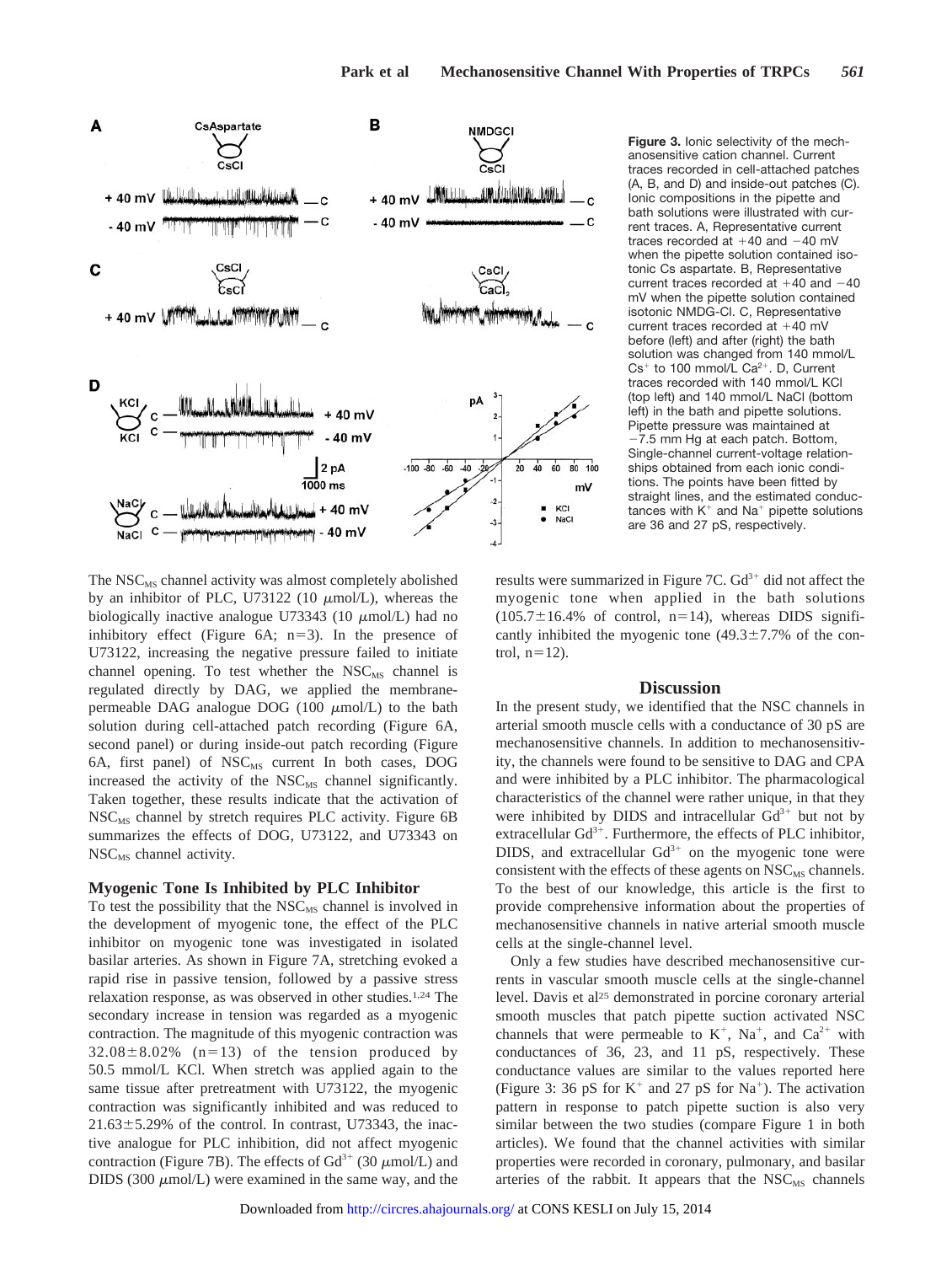

**Figure 4.** Pharmacological characteristics of the mechanosensitive channel. A, Current traces recorded at  $+40$  mV in inside-out patches in the presence of 30  $\mu$ mol/L Gd<sup>3+</sup> in the pipette (left) and the bath (right). There were 140 mmol/L CsCl solutions in the bath and pipette solutions. B, Current traces recorded at 40 mV in cell-attached patches before (left) and after (right) the application of 300  $\mu$ mol/L DIDS. There were 140 mmol/L CsCl solutions in the bath and pipette solutions. Patch configurations are illustrated above the current traces. Pipette pressure was maintained constant at  $-7.5$  mm Hg. C, Graph showing effects of  $Gd^{3+}$  and DIDS on the NP<sub>o</sub>. Data are presented as mean±SEM. \**P*<0.01 vs control, determined by paired *t* test  $(n=4$  for Gd<sup>3+</sup> and n=2 for DIDS).

observed in the present study are distributed among different species and different arteries.

We have shown that  $NSC_{MS}$  channels are greatly potentiated by DAG and inhibited by the PLC inhibitor U73122, suggesting that  $NSC_{MS}$  channels in native arterial cells are related with PLC-linked cation channels. In vascular smooth muscle cells, TRPC6 was proposed as a candidate channel involved in receptor-stimulated cation currents.9,26 Furthermore, antisense to TRPC6 caused the loss of myogenic tone and inhibition of cation current, suggesting that TRPC6 is a candidate channel involved in mechanosensitive cation currents.8 TRPC6 has also been presented as an NSC channel



**Figure 5.** Effect of CPA and thapsigargin on the mechanosensitive cation channel. A, Current traces recorded in a cellattached patch with 140 mmol/L CsCl solutions in the bath and pipette during application of CPA. Bars above the current traces indicate the period of application of negative pressure (15 mm Hg) and CPA.  $V_m$ = +40 mV. The letter "c" represents the closed-channel level. Recordings during the period indicated with short bars are shown in an expanded time scale at bottom. B, Current traces recorded in a cell-attached patch with 140 mmol/L CsCI solutions in the bath and pipette during the application of thapsigargin. The sequence of applying pressure and thapsigargin is indicated with bars above the typical current traces obtained in each experimental condition.  $V_m=+40$  mV. C, Graph showing the effects of CPA and thapsigargin on relative channel activity (NP<sub>o</sub>/NP<sub>o,control</sub>). \*P<0.001 vs control, determined by paired *t* test ( $n=6$  for CPA and  $n=3$  for thapsigargin).

activated by DAG, independently of store depletion.23 Singlechannel properties of the TRPC6 current expressed in CHO-K1 cells showed a linear *I*-V relationship, with a conductance of 35 pS in symmetrical  $Cs^+$  solution,<sup>23</sup> which properties are similar to those of the  $NSC_{MS}$  channel investigated in the present study. Taken together, TRPC6 is one of the most probable molecular components of the mechanosensitive NSC channel in native arterial smooth muscle cells.

We showed that CPA and thapsigargin potentiate  $NSC_{MS}$ channels greatly (Figure 5). CPA and thapsigargin are specific inhibitors of sarcoendoplasmic reticulum  $Ca^{2+}$  ATPase, and their application results in a relatively rapid passive depletion of intracellular  $Ca^{2+}$  store.<sup>20</sup> Activation of storeoperated channels by CPA and thapsigargin have been shown in various types of cells,18–20 including vascular smooth muscles.21,22 Whether the effect of CPA and thapsigargin on  $NSC_{MS}$  channels represents the relationship between  $NSC_{MS}$ channels and store depletion is not yet clear and needs to be elucidated in future studies. Considering that TRPC3 and TRPC1 have been proposed as subunits of store-operated channels<sup>27,28</sup> and can also be directly activated by DAG,<sup>23,29</sup> involvement of TRPC3 and TRPC1 in forming  $NSC_{MS}$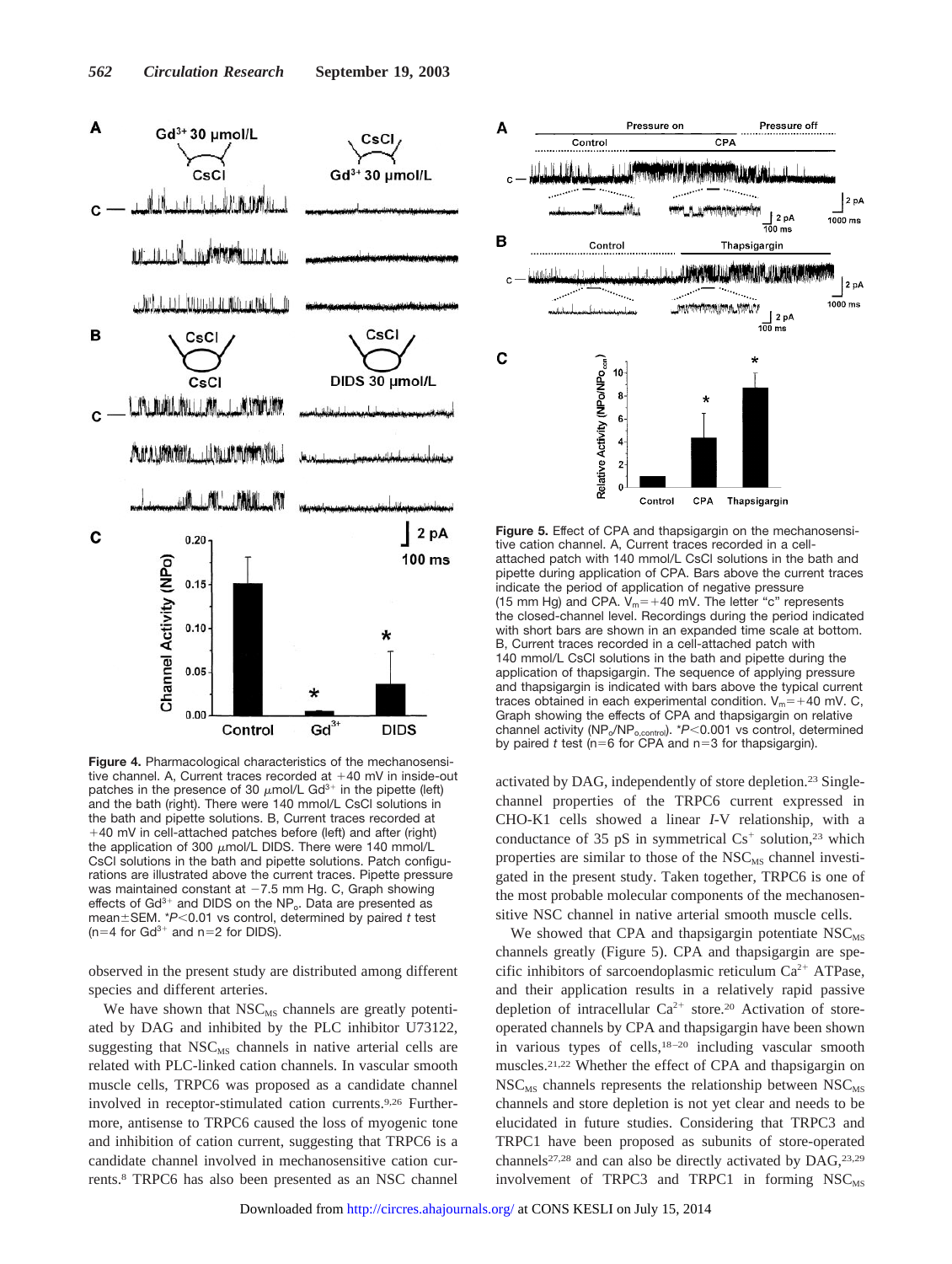

**Figure 6.** Effect of PLC inhibitor on the mechanosensitive cation channel. A, Current traces recorded with symmetric 140 mmol/L CsCl solutions during bath application of 100  $\mu$ mol/L DOG (first and second panels), 10  $\mu$ mol/L U73122 (third panel), and 10  $\mu$ mol/L U73343 (bottom panel). Configurations of patch recordings are illustrated with current traces. Bars above the current traces indicate the period of application of each chemical to the bath solutions.  $V_m$ = +40 mV. Pipette pressure was maintained constant at  $-7.5$  mm Hg. B, Graph showing effects of DOG, U73122, and U73343 on NP<sub>o</sub>. \*P<0.01 vs control, determined by paired  $t$  test (n=6 for DOG, n=3 for U73122 and n=3 for U73343).

channels should be considered. Single-channel conductances of TRPC3 and TRPC1 were reported to be 66 pS<sup>30</sup> and 20 pS,19 respectively. These values can be considered to be comparable to the single-channel conductance of the  $NSC_{MS}$ channel.

Even though the characteristics of  $NSC_{MS}$  channels appeared to share common properties with TRPCs, they do not correspond to those of any type of TRPCs reported previously.  $NSC_{MS}$  channels are sensitive to DAG or CPA, but either of them was essential in channel activity. Channel activity disappeared even in the presence of DAG or CPA when negative pressure was released, indicating that mechanical stimulation is crucial for the channel activation. However, mammalian TRPCs with such mechanosensitivity have not yet been reported. This may imply that the  $NSC_{MS}$  channel is formed by channel proteins that are not yet identified. Another possibility is that a channel with a new property is formed by a coassembly of different subunits of TRPCs. This is supported by the observation that hetero-oligomerization of different TRPC species resulted in the formation of a heteromultimeric cation channel with distinct biophysical and regulatory properties,29 and this possibility should be tested in future studies.

Whether the  $NSC_{MS}$  channel reported here is indeed the channel involved in the development of myogenic tone still



**Figure 7.** Effect of PLC inhibitor on myogenic tone of basilar arteries. Muscle tension curves recorded in response to the application of stretch in the absence (left) and in presence (right) of U73122 (A) and U73343 (B). The secondary increase in tension after the initial relaxation response on stretch was regarded as a myogenic contraction. Arrows indicate time points of application of stretch or drugs. C, Relative magnitude of myogenic tone in the presence of U73122, U73343,  $Gd^{3+}$ , and DIDS. Data are presented as mean ± SEM. \**P*<0.01 vs control, determined by paired *t* test (n=13 for U73122, n=5 for U73343, n=14 for  $Gd^{3+}$ , and n=12 for DIDS).

needs further investigation. This hypothesis is supported by the result showing that U73122 inhibits both the  $NSC_{MS}$ channel and stretch-induced contraction. Inhibition of myogenic tone by U73122 was also reported recently by another group.12 The abolition of myogenic tone in the preparation treated with TRPC6 antisense<sup>8</sup> and the resemblance between the NSC<sub>MS</sub> channel and TRPC6 discussed above may support this hypothesis. The possibility of the involvement of capacitive  $Ca^{2+}$  entry in myogenic contraction was recently suggested,31 but experimental evidence is lacking at present. Further investigations should clarify the molecular identity of  $NSC<sub>MS</sub>$  channels in native arterial smooth muscle cells.

#### **Acknowledgments**

This work was supported by a grant from the Ministry of Health and Welfare, Korea (01-PJ1-PG1-01CH06-0003). K.S. Park is a postgraduate student supported by the BK21 program from the Ministry of Education.

#### **References**

- 1. Davis MJ, Hill MA. Signaling mechanisms underlying the vascular myogenic response. *Physiol Rev*. 1999;79:387–423.
- 2. Wu X, Davis MJ. Characterization of stretch-activated cation current in coronary smooth muscle cells. *Am J Physiol*. 2001;280:H1751–H1761.
- 3. Setoguchi M, Ohya Y, Abe I, Fujishima M. Stretch-activated whole-cell currents in smooth muscle cells from mesenteric resistance artery of guinea-pig. *J Physiol*. 1997;501:343–353.
- 4. Welsh DG, Nelson MT, Eckman DM, Brayden JE. Swelling-activated cation channels mediate depolarization of rat cerebrovascular smooth muscle by hyposmolarity and intravascular pressure. *J Physiol*. 2000; 527(pt 1):139–148.
- 5. Bayliss W. On the local reactions of the arterial wall to changes of internal pressure. *J Physiol*. 1902;28:220–231.